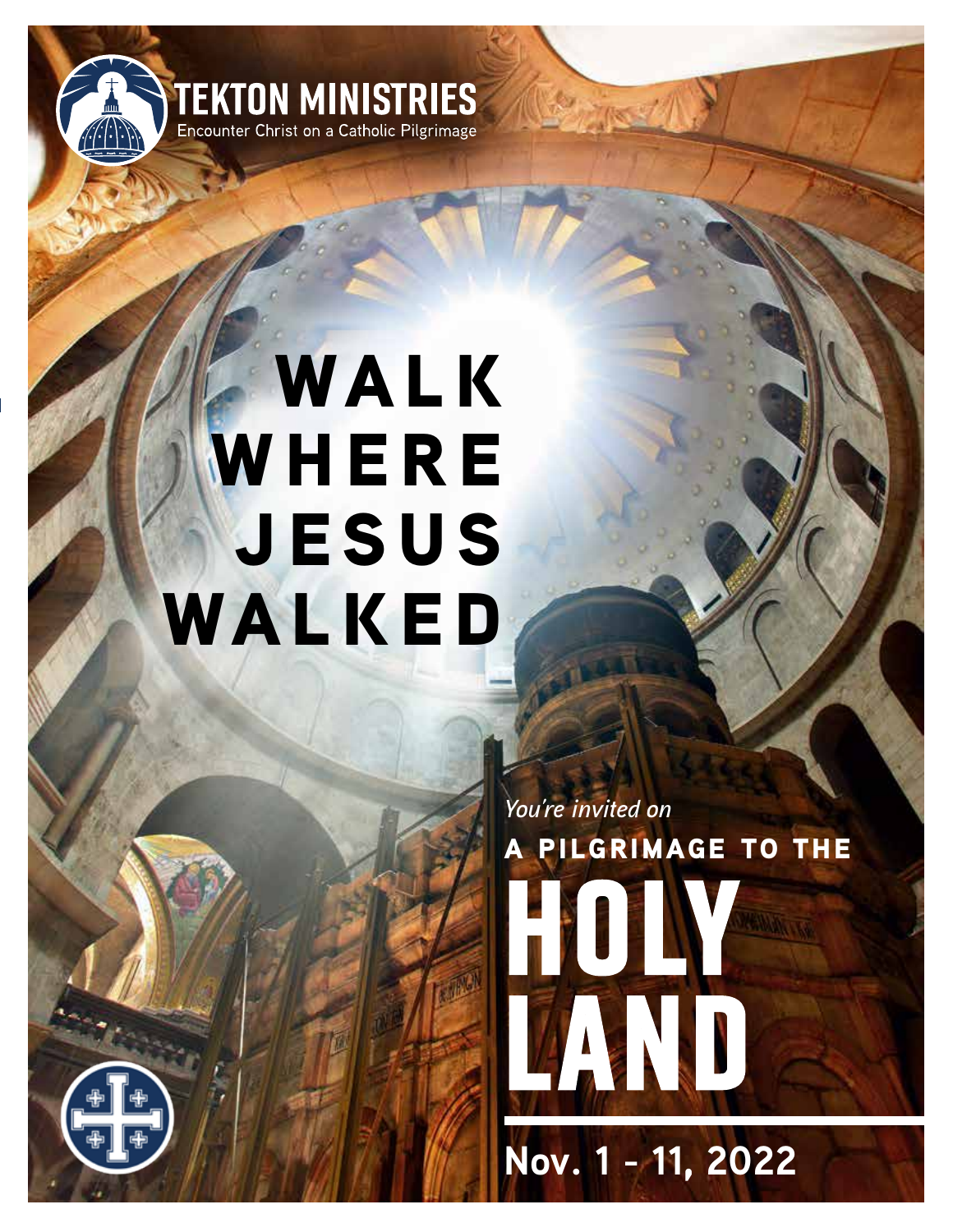## a truly catholic pilgrimage

**Tekton Ministries** *has been leading Catholic pilgrimages to the Holy Land for more than 20 years. Working closely with your priest to create thoughtfully planned itineraries, we help make the Catholic faith more tangible to your daily life by taking you where the seeds of Catholicism were first planted to be spread across the world. Although we visit more than 50 sites in this holy and historic region, daily Mass and time for prayerful reflection are important parts of each day's experience.*

*We use only experienced Christian or Catholic guides, so you receive truthful explanations of scripture and the places we encounter. When the disciple Philip asked the Eunuch (who was reading Isaiah) if he understood what he was reading, the man responded, "How can I, unless someone guides me?" (Acts 8:35) Just as Philip guided the Eunuch with "the good news of Jesus," your Tekton pilgrimage will guide you into a deeper understanding of the Scriptures. Our prayers, service, and love of our Lord go with you.*

#### l **Day 1 - Tuesday, November 1** *Depart USA*

Our pilgrimage begins today as we depart on our flight to Israel. Meals and drinks served aloft.

#### l **Day 2 - Wednesday, November 2** *Arrive Tel Aviv / Netanya*

After arrival at Ben Gurion Airport in Tel Aviv, our immersion in ancient Israel where Christ walked begins. We will be met by our guide who will guide us through the Holy Land and make the scripture come alive as we follow in the footsteps of Jesus. Stay overnight in the Mediterranean city of Netanya. *(D)*

#### l **Day 3 - Thursday, November 3** *Tel Aviv / Caesarea Maritime / Mt. Carmel / Tiberias*

Set out for a morning drive along the Mediterranean Coast to Caesarea, the capital of the Roman Procurators of Judea where St. Peter preached, and St. Paul was imprisoned for two years. We will visit the Roman Theater and the Crusader's Moat and see the stunning architecture and art of the Byzantine Churches. This afternoon we will enter the port city of Haifa to ascend Mt. Carmel, the sacred mountain where the Prophet Elijah contested 450 prophets of Baal proclaiming, "The Lord, He is God," and Elisha, his disciple, took refuge. We will visit Stella Maris, the church dedicated to the Blessed Virgin Mary as Star of the Sea, located near the cave in which Elijah lived. We then continue along our way to our hotel in Tiberias, our home base for the next three nights. *(B, D, Mass)*



#### l **Day 4 - Friday, November 4** *Tiberias – Cana / Nazareth / Mt. Tabor*

We drive to Cana in Galilee to pray where Jesus performed his first miracle, at the request of his mother, Mary, turning the water into wine. The Catholic Church points to this miracle as establishing the Sacrament of Marriage. If you wish, you may renew your wedding vows here as a lasting remembrance of this holy site. Afterwards, travel a short distance to Nazareth, the childhood home of Jesus. Explore the Church of the Annunciation that holds the Cave of the Annunciation just behind the altar. This is the actual room where Gabriel appeared to Mary and "The Word was made flesh." (John 1:14.). See St. Joseph's Carpentry Shop, where the foster father of Jesus worked, and Mary's Well, where the Virgin Mary drew water with her Son for their daily living. We will take our last excursion of the day to the summit of Mt. Tabor, the site of the Transfiguration and the culminating point of Christ's public life. Christ revealed his divinity here to three of his apostles as he spoke with the prophets Moses and Elijah (Matthew 17). *(B, D, Mass)*



#### l **Day 5 - Saturday, November 5** *Tiberias – Capernaum / Tabgha / Mt. of Beatitudes*

Enjoy a scenic morning boat ride across the Sea of Galilee, the setting of many moments in Christ's life. We will visit the Church of Peter's Primacy on the shores of Galilee. A rock at the center of the Church is believed to be the actual table where the Apostles ate breakfast with Christ after His Resurrection. It is where Peter's role as the Vicar of Christ was further established as Christ asked him to "Feed my sheep" (John 21:16). We continue to Capernaum - the center of Jesus's three-year public ministry where he called his first disciples, Peter, Andrew, James, John and Matthew. Here, Christ healed Peter's mother-in-law of a fever, brought a child back to life, cured a leper, healed the centurion's servant and cast out a demon from a young boy. We will visit the synagogue where Jesus taught and proceed to Tabgha, where we ponder the site where Jesus multiplied the loaves and fish to feed more than 5,000 people. (Luke 9:13) Our last site of this grace-filled day is the Mount of Beatitudes where Christ gave his famous Sermon on the Mount. We will have time for personal prayer and reflection here, along the shores of the Sea of Galilee. *(B, D, Mass)*

#### l **Day 6 - Sunday, November 6** *Tiberias / Magdala / Jordan River / Jerusalem*

We begin this morning by checking out of our hotel and driving to Magdala, birthplace of St. Mary Magdalene, known as "the Apostle to the Apostles," where we will visit the chapel and surrounding ruins. Then, depart from the region of Galilee and travel south through the Jordan River Valley to the traditional baptismal site of Jesus in the Jordan River. Renew your baptismal vows in the very river where Christ was baptized by John the Baptist. (Mark 1:9) Ponder how the children of Israel crossed the River Jordan opposite Jericho when they came to the Promised Land. These are the waters the prophet Elijah divided and crossed with Elisha and which Naaman the Syrian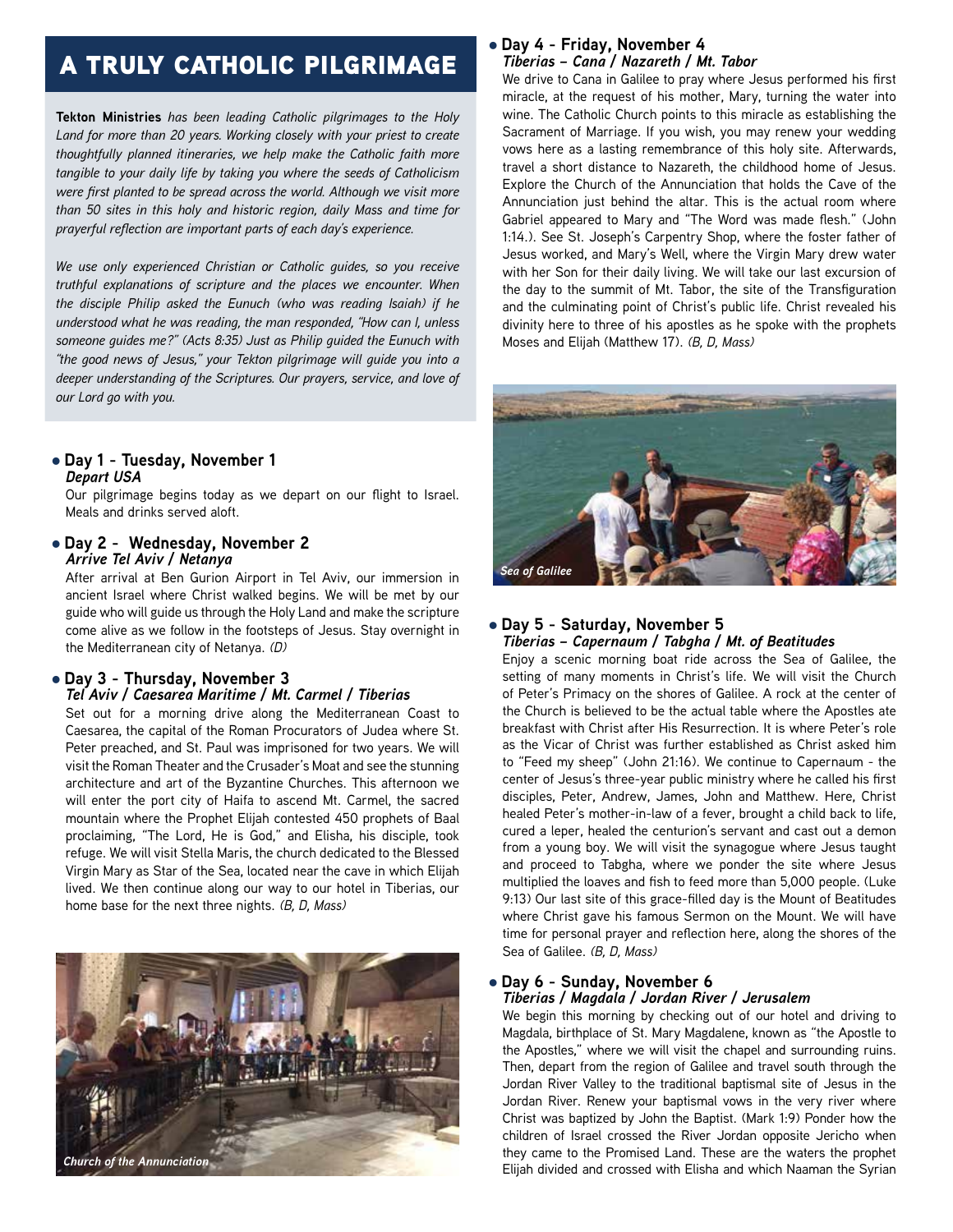dipped in seven times to cure his leprosy. Pilgrims come every year to immerse themselves in these holy waters. Continue our journey into Jericho, the oldest known city in the Western world. In 1250 B.C., Joshua and the Israelites encircled the city, trumpets blasting, and the walls came tumbling down (Joshua 6). Jesus passed through Jericho on his way to Jerusalem. From Jericho we have an excellent view of the Mount of Temptation, where Jesus fasted and prayed for 40 days to resist the devil. Afterwards, drive through the Judean wilderness to Jerusalem, our home for the next five nights. *(B, D, Mass)*

#### l **Day 7 - Monday, November 7**

*Jerusalem – Mt. of Olives / Garden of Gethsemane / Ein Karem* We will take a morning drive to the top of the Mount of Olives for a panoramic view of Jerusalem and visit two churches located on the mount: the Church of the Pater Noster where Jesus taught His disciples how to pray the "Our Father" and Ascension Chapel, the site where Jesus ascended into Heaven. Descend the mount on the path Christ walked on the "Palm Sunday Road" to Dominus Flevit, where He wept over Jerusalem and her future destruction. Then enter into the Garden of Gethsemane where Christ had His agony and was betrayed. Here we will pray in the Church of All Nations at the Rock of Agony, the very rock Christ prayed at and sweated blood before He was crucified. This afternoon, we drive to Ein Karem, one of the most beautiful sites in the New City of Jerusalem where St. John the Baptist was born. Marvel at the Visitation Church where Mary proclaimed her service to God in her Magnificat prayer and pray the Magnificat together in this holy site. *(B, D, Mass)*



#### l **Day 8 - Tuesday, November 8** *Jerusalem – Via Dolorosa / Holy Sepulchre / Mt. Zion*

An exciting day awaits us as we explore Jerusalem further. We enter the Old City of Jerusalem through St. Stephen's Gate to visit the Church of St. Anne, where the Blessed Virgin Mary was born. Afterwards, see the Pool of Bethesda, where Jesus healed the paralytic man. Prayerfully walk the Via Dolorosa to the Church of the Holy Sepulchre and climb the steps up Mt. Calvary to pray at the site of the Crucifixion. Venerate the site where Jesus body was anointed, the tomb where He was buried and rose from the dead and the Chapel of St. Helena where she found the true cross. This afternoon we travel to Mt. Zion, where Christ celebrated the Last Supper in the Upper Room. Together we journey to pray the rosary at Dormition Abbey, the traditional site where Mary was assumed into heaven. Our final stop is at one of the most striking churches in Jerusalem –St. Peter in Gallicantu. A golden rooster sits atop, recalling the place where Peter denied Jesus three times (Matthew 26). This was the site of the palace of the high priest Caiaphas, where Jesus was brought to jail after His arrest and kept in the dungeon that sits underneath the Church. *(B, D, Mass)*

#### l **Day 9 - Wednesday, November 9** *Jerusalem – Shepherd's Field / Bethlehem University / Bethlehem*

We begin this morning at one of the most joyous sites connected to the Holy Night Christ was born - the church located in the Shepherd's Fields in Bethlehem, marking the spot where the shepherds heard the chorus of angels proclaiming Jesus' birth. Continue on to Bethlehem University where we will have an opportunity to mingle with the local Christian Palestinian students and faculty over lunch. In the city of Bethlehem, meaning "House of Bread," we visit the Nativity Church that sits above the traditional Grotto of Jesus' Birth. Ponder the Manger, Grotto of St. Jerome and the Church of St. Catherine, the parish church for Bethlehem's Catholics. After some free time for personal prayer and shopping in Bethlehem, we return to Jerusalem. This evening we head to a local hotel to enjoy a traditional Middle Eastern farewell dinner. *(B, D, Mass)*

#### l **Day 10 - November 10** *Jerusalem – Bethany / Qumran / Dead Sea*

We start the morning at the Tomb of Our Lord in the Holy Sepulchre Church with time for private prayer and reflection. After a late breakfast, we will visit Bethany to see the House of Mary, Martha, and Lazarus and the Tomb of Lazarus where Christ raised him from the dead. View the site where Jesus revealed to Martha that He is "the resurrection and the life" (John 11). Continue through the Judean Wilderness to Qumran to see the caves where the Dead Sea Scrolls were discovered. We then drive to the Dead Sea to float and swim in its salty, mineral laden waters before heading back to Jerusalem for some free time on our final afternoon. *(B, D, Mass)*

#### l **Day 11 - November 11** *Jerusalem / Tel Aviv / USA*

Our time pondering the wonder and awe of the Holy Land comes to an end. We transfer to Ben Gurion Airport in Tel Aviv to catch our return flight home. *(B)*

#### *B=Breakfast D=Dinner*

**cycle** *care a event that government regulations are not relaxed or further restrictions are put in place due*<br> **to the COVID-19 pandemic that may result in increased operational costs.** These rates are based upon an assumption that the situation in Israel will be free of the<br>government-imposed social distancing restrictions which are currently in place due to the to the COVID-19 pandemic that may result in increased operational costs. *These rates are based upon an assumption that the situation in Israel will be free of the COVID-19 pandemic. We cannot be held responsible for any increase in these quoted rates in the*